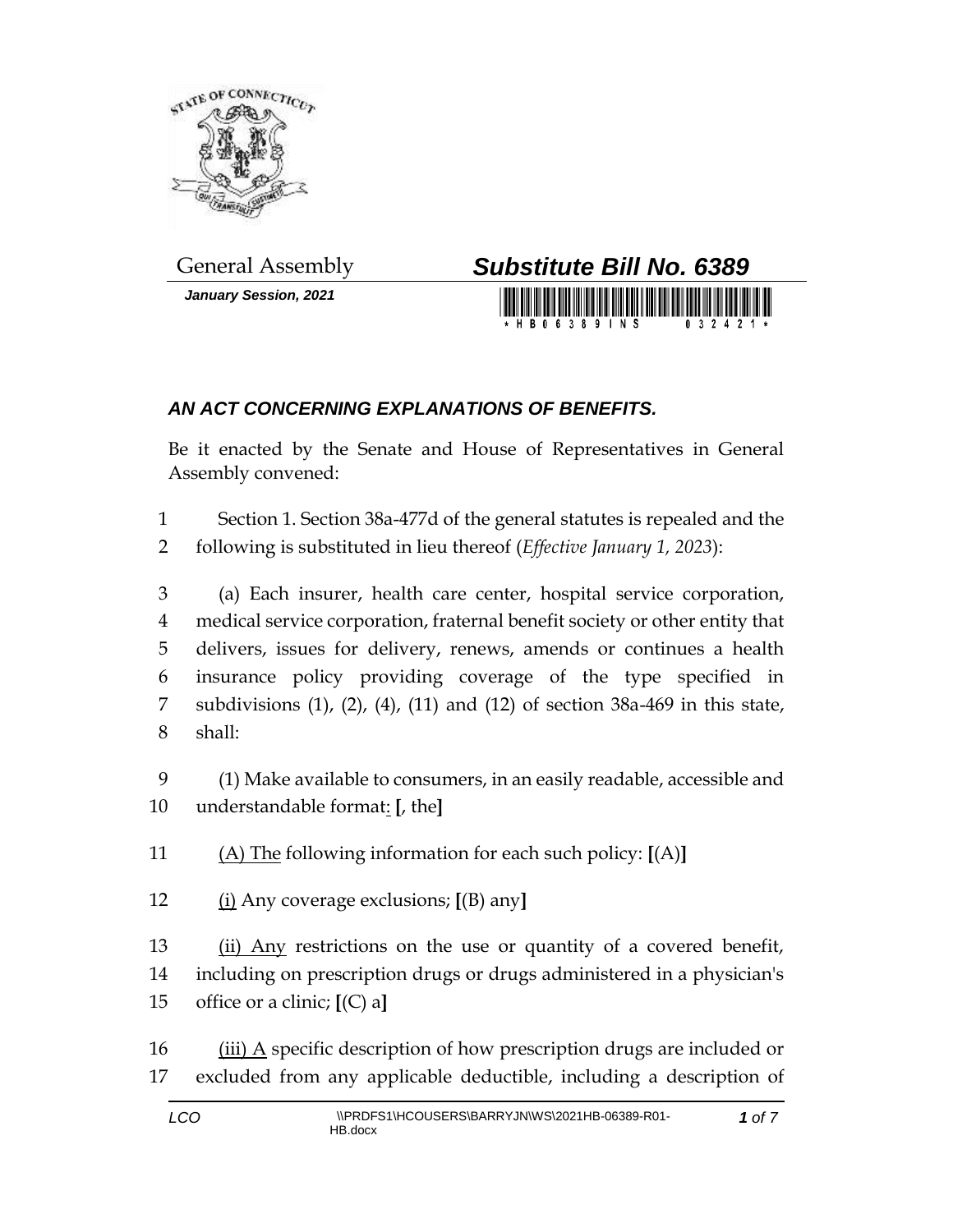other out-of-pocket expenses that apply to such drugs; **[**(D) the**]** (iv) The specific dollar amount of any copayment and the percentage of any coinsurance imposed on each covered benefit, including each covered prescription drug; and **[**(E) information**]** (v) Information regarding any process available to consumers, and all documents necessary, to seek coverage of a noncovered outpatient prescription drug; and (B) With respect to explanations of benefits issued pursuant to subsections (d) to (i), inclusive, of this section, a statement disclosing that each consumer who is a covered individual and legally capable of consenting to the provision of covered benefits under such policy may specify that such insurer, center, corporation, society or entity, and each third-party administrator, as defined in section 38a-720, providing services to such insurer, center, corporation, society or entity, shall: (i) Not issue explanations of benefits concerning covered benefits provided to such consumer; or (ii) (I) Issue explanations of benefits concerning covered benefits provided to such consumer solely to such consumer; and (II) Use a method specified by such consumer to issue such 37 explanations of benefits solely to such consumer, and provide sufficient space in the statement for such consumer to specify a mailing address or an electronic mail address for such insurer, center, corporation, society, entity or third-party administrator to use to contact such consumer concerning covered benefits provided to such consumer. (2) Make available to consumers a way to determine accurately: (A) **[**whether**]** Whether a specific prescription drug is available under such policy's drug formulary; (B) **[**the**]** The coinsurance, copayment, deductible or other out-of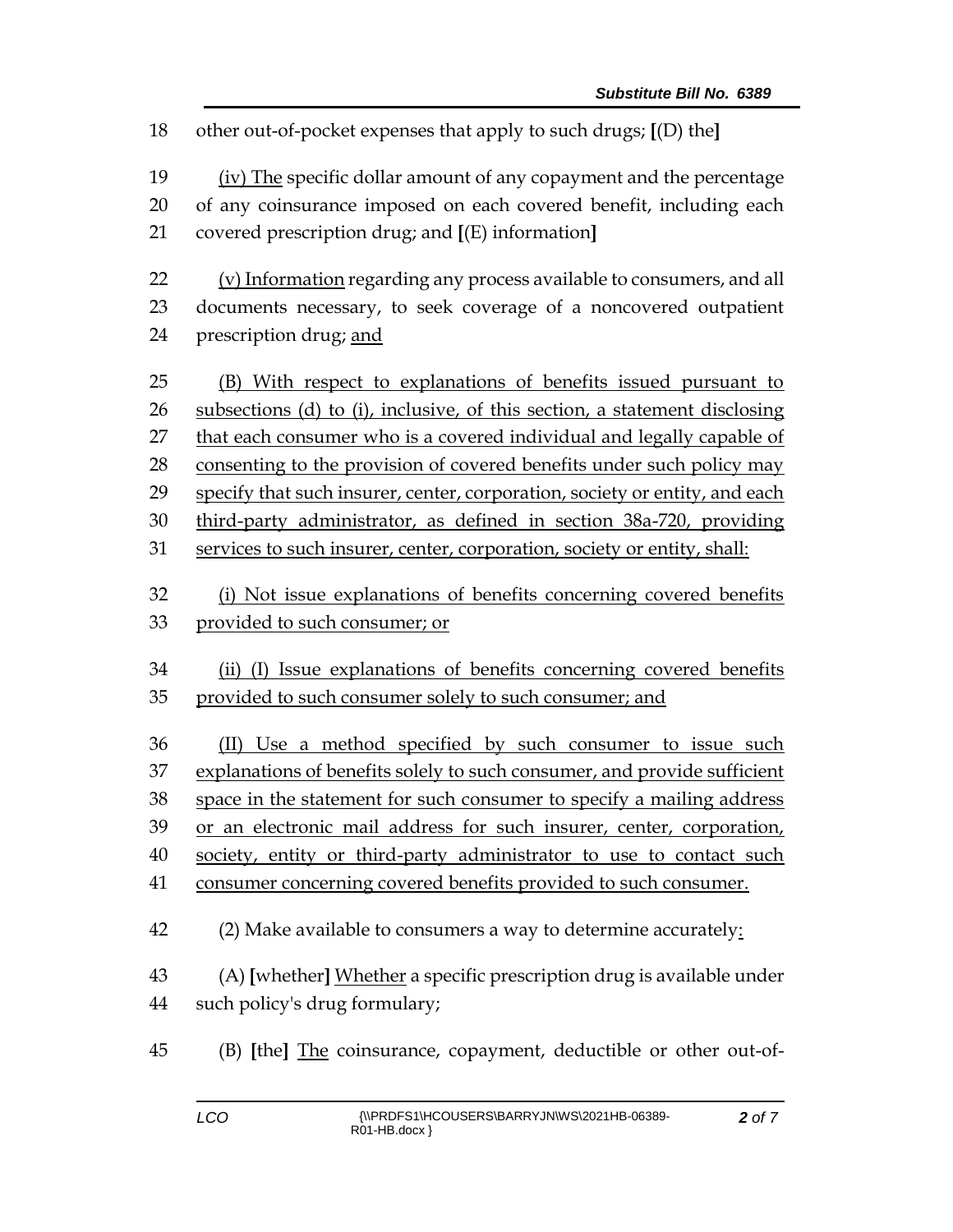pocket expense applicable to such drug;

 (C) **[**whether**]** Whether such drug is covered when dispensed by a physician or a clinic;

 (D) **[**whether**]** Whether such drug requires prior authorization or the use of step therapy;

 (E) **[**whether**]** Whether specific types of health care specialists are in-network; and

 (F) **[**whether**]** Whether a specific health care provider or hospital is in-network.

 (b) (1) Each insurer, health care center, hospital service corporation, medical service corporation, fraternal benefit society or other entity shall make the information and statement required under subsection (a) of this section available to consumers at the time of enrollment and shall 59 post such information and statement on its Internet web site.

 (2) The Connecticut Health Insurance Exchange, established pursuant to section 38a-1081, shall post links on its Internet web site to such information and statement for each qualified health plan that is offered or sold through the exchange.

 (c) The Insurance Commissioner shall post links on the Insurance Department's Internet web site to any on-line tools or calculators to help consumers compare and evaluate health insurance policies and plans.

67 (d) Except as provided in subsection  $(g)$  of this section, each insurer, health care center, hospital service corporation, medical service corporation, fraternal benefit society or other entity that delivers, issues for delivery, renews, amends or continues a health insurance policy described in subsection (a) of this section, and each third-party administrator, as defined in section 38a-720, providing services to such an insurer, center, corporation, society or entity, shall: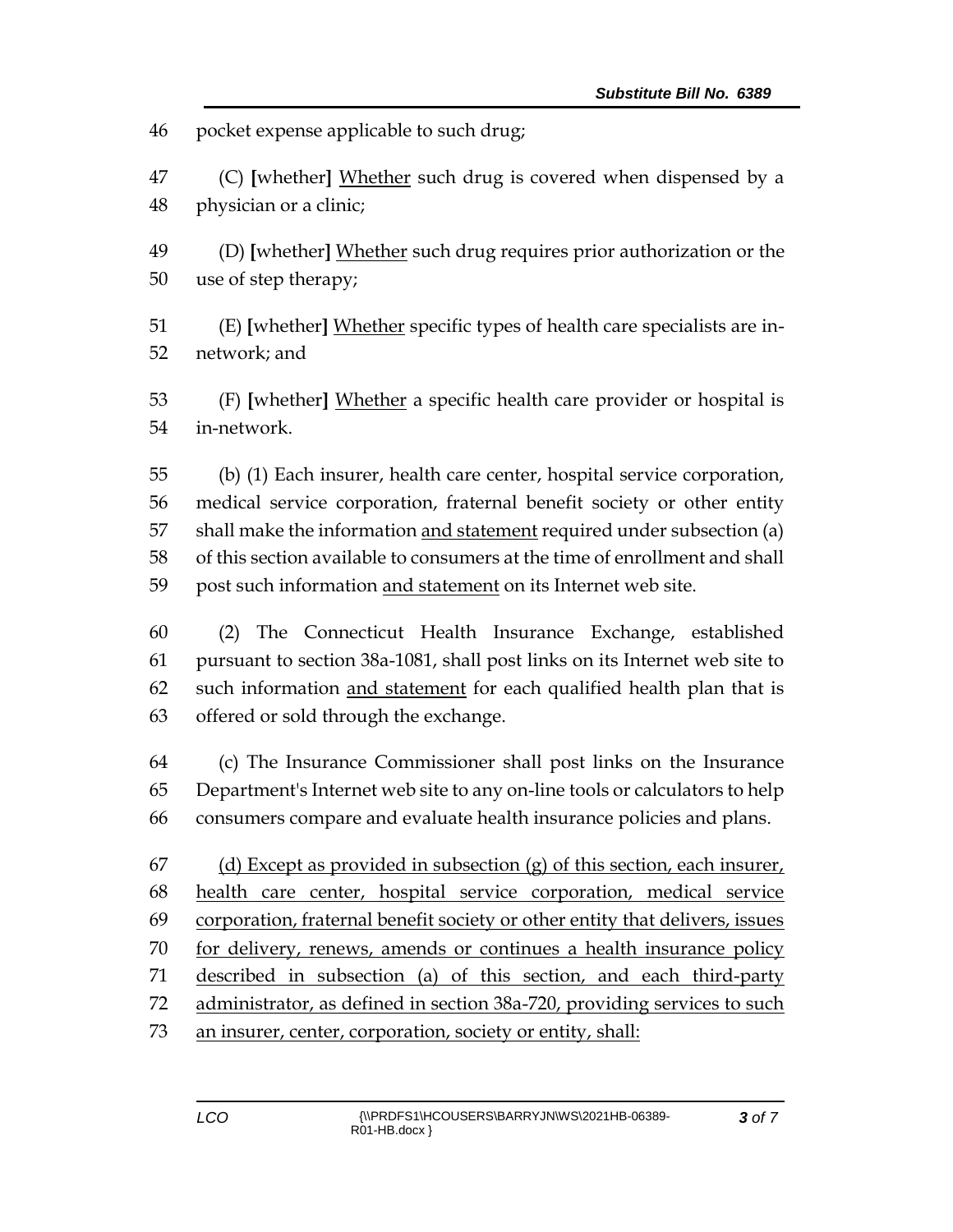(1) Issue explanations of benefits to consumers who are covered individuals under the policy; and

 (2) Permit each consumer who is a covered individual under the policy and legally capable of consenting to the provision of covered benefits to specify, in writing, that such insurer, center, corporation, society, entity or third-party administrator issue explanations of benefits concerning covered benefits provided to such consumer solely to such consumer, and specify, in writing, which of the following methods such insurer, center, corporation, society, entity or third-party administrator shall use to issue such explanations of benefits solely to such consumer: (A) Mailing such explanations of benefits to such consumer's mailing address or another mailing address specified by such consumer; (B) Sending such explanations of benefits to such consumer by electronic means, including, but not limited to, electronic mail; or (C) Making such explanations of benefits available to such consumer by electronic means, provided making such explanations of benefits available solely to such consumer by electronic means complies with all applicable federal and state laws and regulations concerning data security, including, but not limited to, 45 CFR Part 160, as amended from time to time, and 45 CFR Part 164, Subparts A and C, as amended from time to time.

 (e) Each method specified by a consumer, in writing, pursuant to subdivision (2) of subsection (d) of this section shall be valid until the consumer submits a written specification to the insurer, center, corporation, society, entity or third-party administrator for a different method. Such insurer, center, corporation, society, entity or third-party administrator shall comply with a written specification under this subsection or subdivision (2) of subsection (d) of this section, as applicable, not later than three business days after such insurer, center, corporation, society, entity or third-party administrator receives such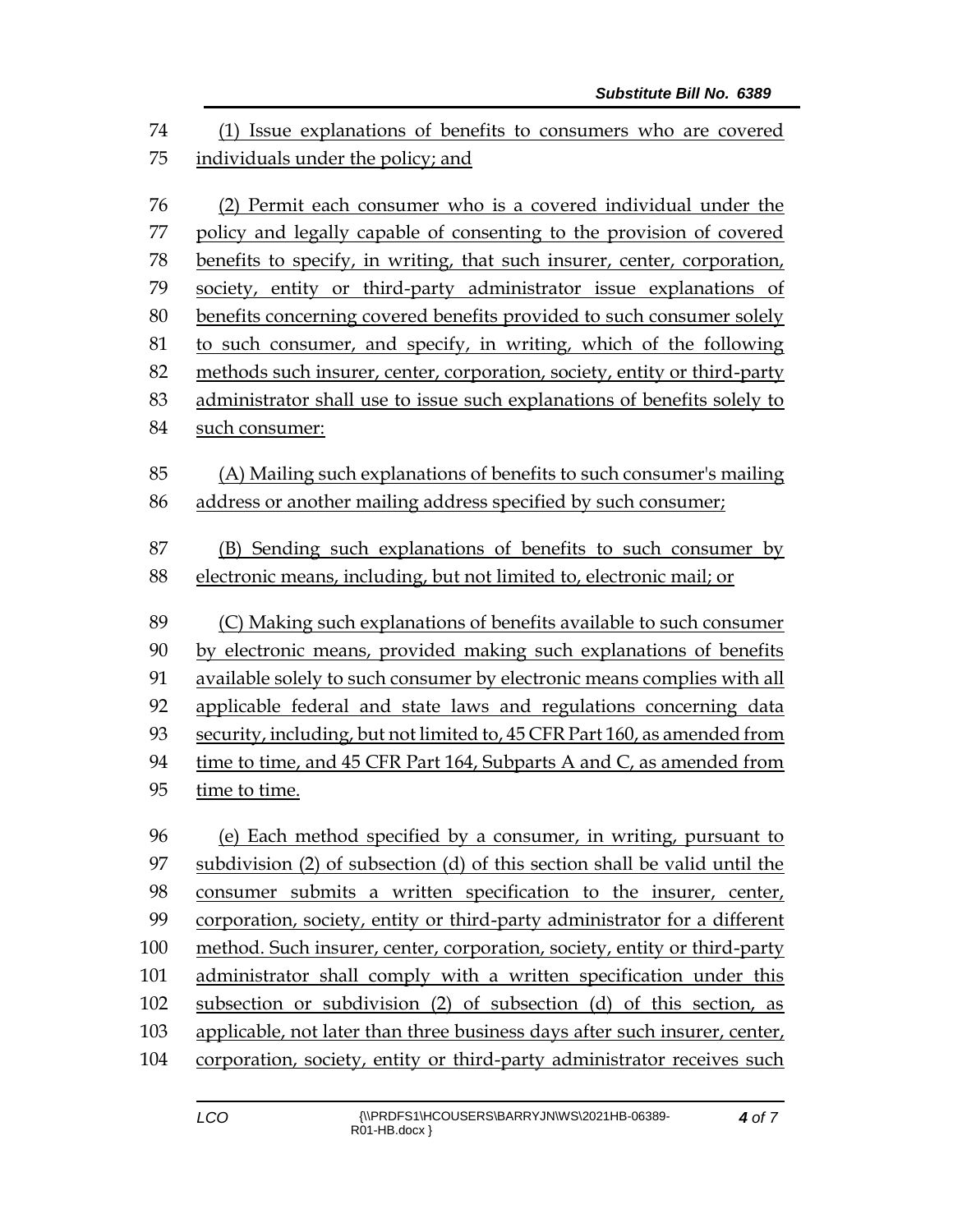## specification.

| 106 | (f) Each insurer, center, corporation, society, entity or third-party       |
|-----|-----------------------------------------------------------------------------|
| 107 | administrator that receives a written specification from a consumer         |
| 108 | pursuant to subdivision (2) of subsection (d) of this section or subsection |
| 109 | (e) of this section, as applicable, shall provide the consumer who made     |
| 110 | such specification with written confirmation that such insurer, center,     |
| 111 | corporation, society, entity or third-party administrator received such     |
| 112 | specification, and advise such consumer, in writing, regarding the status   |
| 113 | of such specification if such consumer contacts such insurer, center,       |
| 114 | corporation, society, entity or third-party administrator, in writing,      |
| 115 | regarding such specification.                                               |
|     |                                                                             |

 (g) Each consumer who is a covered individual under a policy described in subsection (a) of this section and is legally capable of consenting to the provision of covered benefits may specify, in writing, that the insurer, center, corporation, society or entity that delivered, issued for delivery, renewed, amended or continued the policy, or a third-party administrator providing services to such insurer, center, corporation, society or entity, not issue explanations of benefits pursuant to subsections (d) to (f), inclusive, of this section if such explanations of benefits concern covered benefits that were provided to such consumer. Such insurer, center, corporation, society, entity or third-party administrator shall not require such consumer to provide any explanation regarding the basis for such consumer's specification, unless such explanation is required by applicable law or pursuant to an order issued by a court of competent jurisdiction.

 (h) Each insurer, center, corporation, society or entity that delivers, issues for delivery, renews, amends or continues a policy described in subsection (a) of this section, and each third-party administrator providing services to such insurer, center, corporation, society or entity, shall disclose to each consumer who is a covered individual under the policy such consumer's ability to submit specifications pursuant to 136 subsections (d) to (g), inclusive, of this section. Such disclosure shall be in plain language and displayed or printed, as applicable, clearly and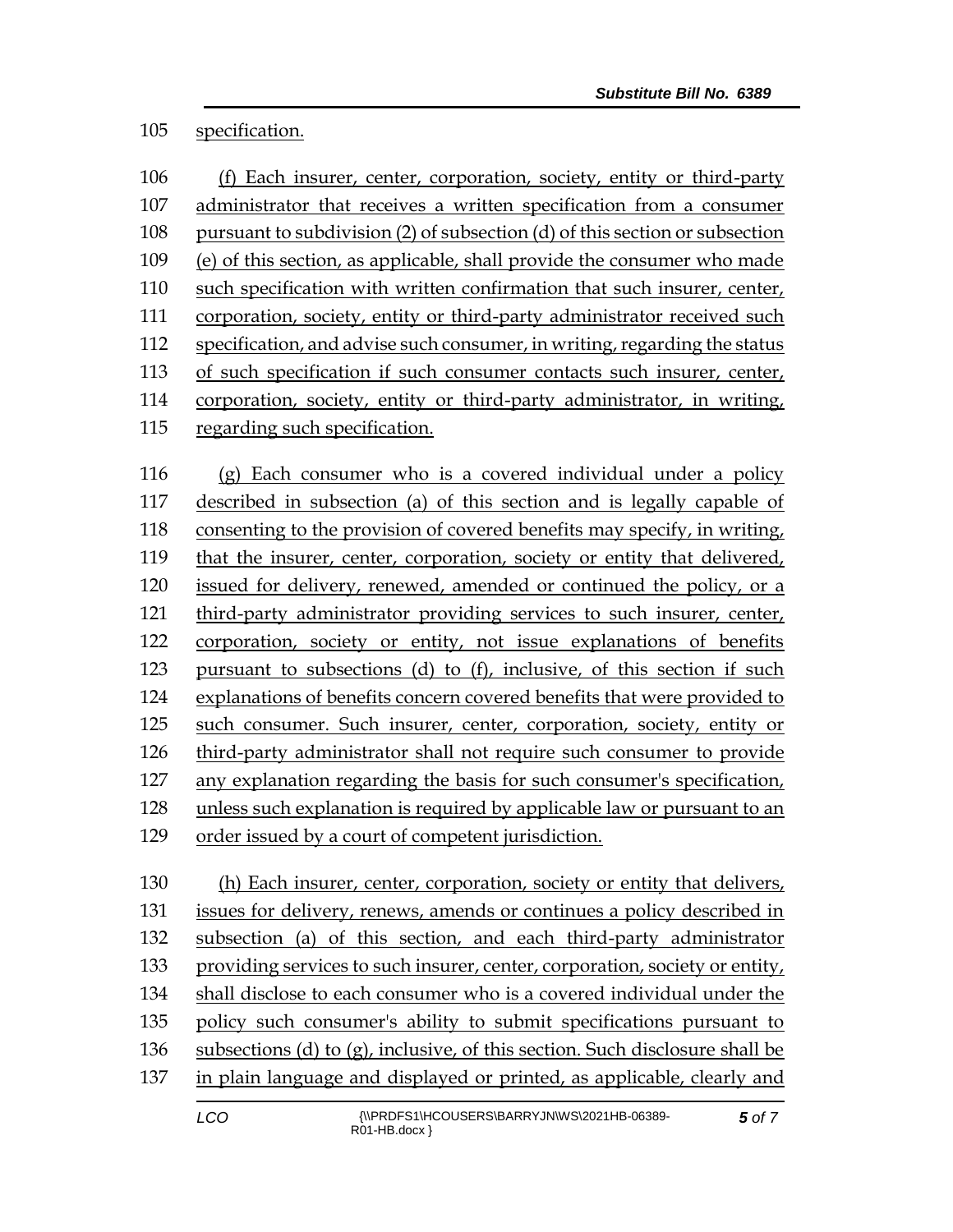conspicuously in all evidence of coverage documents, privacy communications, explanations of benefits and Internet web sites that are maintained by such insurer, center, corporation, society, entity or third- party administrator and accessible to consumers in this state. (i) No insurer, center, corporation, society or entity that is subject to subsections (d) to (h), inclusive, of this section shall require a consumer or policyholder to waive any right to limit disclosure under subsections (d) to (h), inclusive, of this section as a precondition to delivering, issuing for delivery, renewing, amending or continuing a policy described in subsection (a) of this section to the consumer or policyholder. Nothing in this subsection or subsections (d) to (h), inclusive, of this section shall be construed to limit a consumer's or policyholder's ability to request review of an adverse determination.

This act shall take effect as follows and shall amend the following sections: Section 1 *January 1, 2023* 38a-477d

## *Statement of Legislative Commissioners:*

In Subsec. (a) $(1)(B)$ , "subsections (d) to (i), inclusive," was substituted for "subsection  $(d)$ " for internal consistency; in Subsec.  $(d)$ , Subsec.  $(d)(1)$ was redesignated Subsec. (d), Subsec. (d)(1)(A) was redesignated Subsec. (d)(1), Subsec. (d)(1)(B)(i) was redesignated Subsec. (d)(2), Subsec. (d)(1)(B)(i)(I) was redesignated Subsec. (d)(2)(A), Subsec.  $(d)(1)(B)(i)(II)$  was redesignated Subsec.  $(d)(2)(B)$ , Subsec.  $(d)(1)(B)(i)(III)$  was redesignated Subsec.  $(d)(2)(C)$ , Subsec.  $(d)(1)(B)(ii)$ was redesignated Subsec. (e), Subsec. (d)(1)(B)(iii) was redesignated Subsec. (f), Subsec. (d)(2) was redesignated Subsec. (g), Subsec. (d)(3) was redesignated Subsec. (h) and Subsec. (d)(4) was redesignated Subsec. (i) for consistency with standard drafting conventions; in Subsec. (d), "subsection (g) of this section" was substituted for "subdivision (2) of this subsection" for internal consistency; in Subsec. (e), "subdivision (2) of subsection (d) of this section" was substituted for "subparagraph (B)(i) of this subdivision", and "this subsection or subdivision (2) of subsection (d) of this section" was substituted for "this clause or subparagraph (B)(i) of this subdivision", for internal consistency; in Subsec. (f), "subdivision (2) of subsection (d) of this